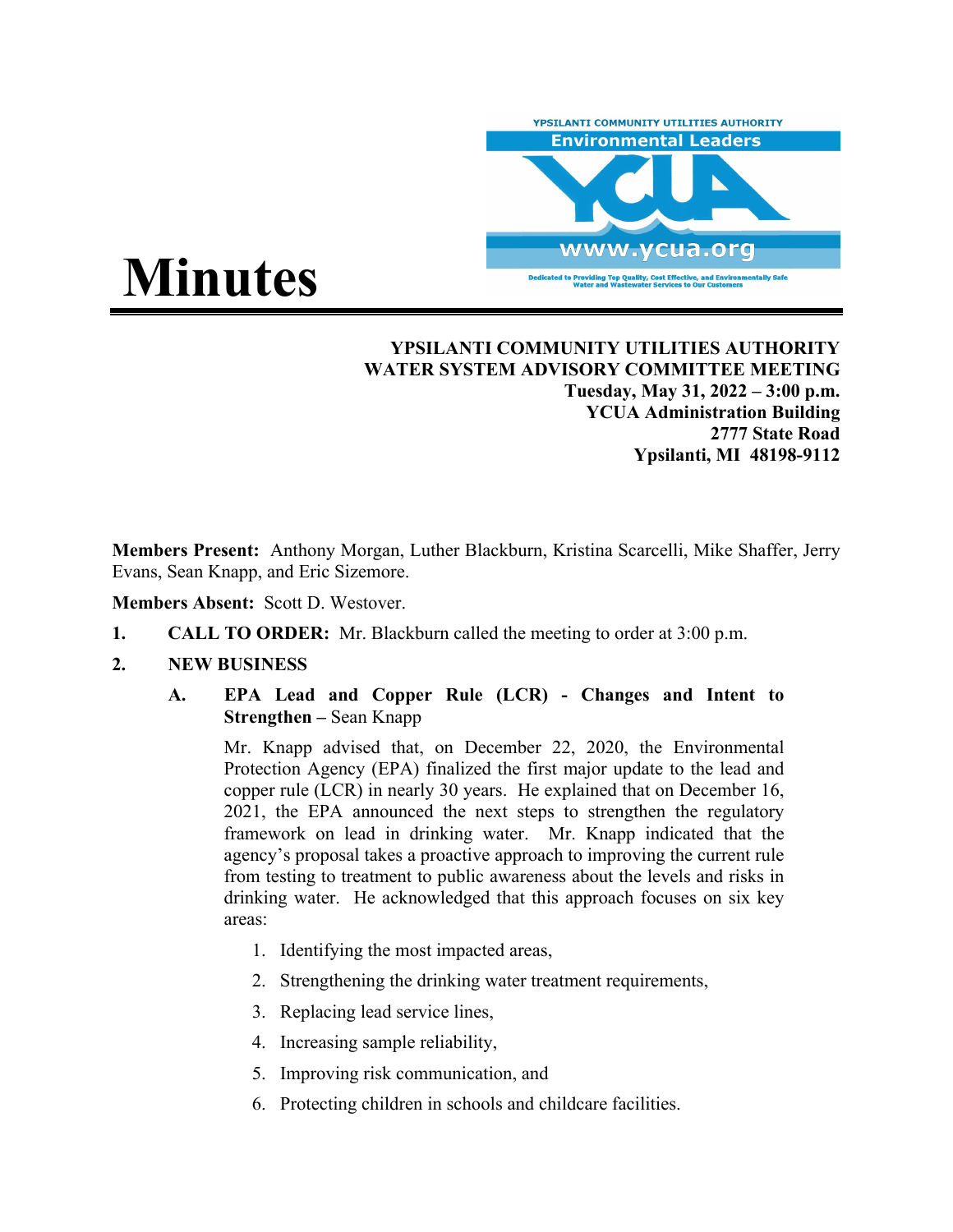Mr. Knapp confirmed that, under this new proposal, 100% of service lines will be fully identified with a trigger level of 10 parts per billion (ppb), which would increase the percentage of lines that would need to be replaced. He pointed out that the EPA would require 3% annual replacements but that EGLE's requirements are a little more stringent than the EPA's in that Michigan is already at 5%, and this lower action level trigger would increase it to 7%.

Mr. Knapp stated that the EPA proposal is also calling for 20% of schools and childcare facilities to be tested for lead annually, even if they are not serviced by a lead service line. He further advised that the proposal would also rescind the 48-month allowance for a system to complete a lead service line replacement and require that those plans be put in place immediately.

Mr. Knapp also explained that this proposal, if passed, will go into effect in December of 2024.

Mr. Morgan inquired as to how the schools and childcare facilities would be selected. Mr. Knapp responded that he would have to look into that further but his assumption is that they would be randomly chosen.

Mr. Shaffer interjected that the action level is already dropping from 15 to 12 ppb. Mr. Knapp concurred and added that there will be no more 90% percentile in 2025.

Informational only; no motion from the council required.

## **B. Capital Improvements - 2022 Michigan Department of Transportation (MDOT) Replacements** – Luther Blackburn

Mr. Blackburn advised that there is an \$11 million, two-year project in the city for primarily water main replacements along with service line identifications and some sanitary improvements. He explained that phase 1A is currently underway south of Harriet Street and phase 1B will be primarily north of that on South Hamilton and South Huron. Mr. Blackburn indicated that there is information regarding this work on the City of Ypsilanti website.

He acknowledged that YCUA recently posted a public notice regarding its Drinking Water Revolving Fund project plan, which includes water system projects through 2025 starting with replacements at Bridge Road, Textile Road, and Clark Road pump stations. He then outlined those improvements in greater detail.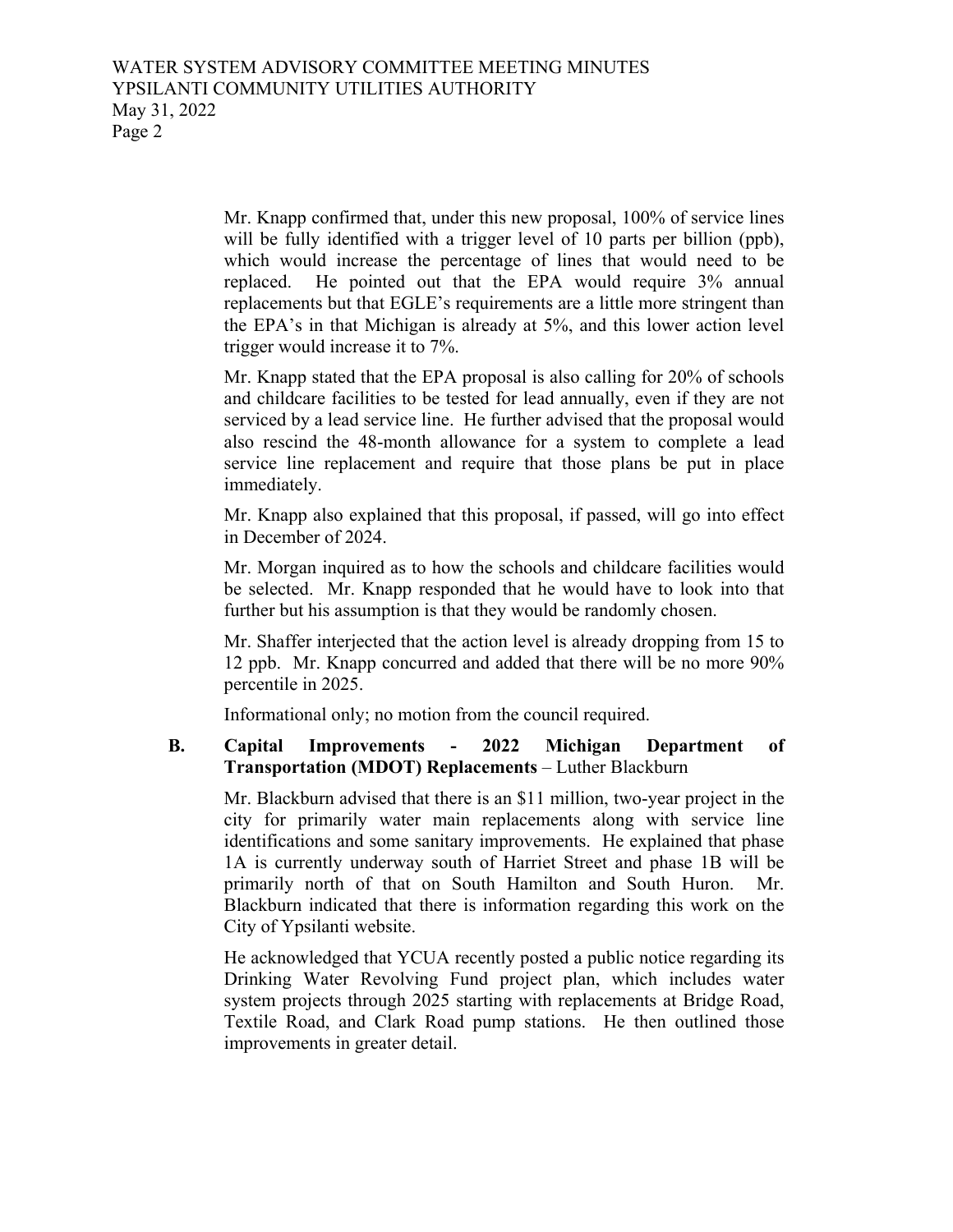Mr. Blackburn confirmed that fiscal year 2024 includes the Clark Road water main replacement, Merritt Road pump station, and Harriet Street water main replacement. He then summarized those upgrades.

He pointed out that this could change going forward as the Authority works with MDOT on their road construction schedule.

Mr. Blackburn stated that YCUA has received notification from EGLE that the application for DWRF projects needs to be submitted by November.

Mr. Morgan inquired as to whether the smart meter technology upgrade will include security enhancements to help protect from cyber threats. Mr. Knapp responded that the customer portal will be read-only, which will minimize the potential for hacking.

Mr. Shaffer interjected that the new meter technology will allow the Authority to identify the service line materials in every home. He advised that the new system will also provide real-time communication with homeowners regarding water main breaks, hydrant repairs, boil water advisories, etc. via their portals, which will, in turn, generate an email and / or text notification. Mr. Shaffer explained that YCUA staff has been working very hard to bridge the gap between the Authority and its customers in providing a system of efficient notifications. He also indicated that when the Harriet Street work is complete, a lot of lead services will be identified.

Informational only; no motion from the council required.

## **C. Distribution System Materials Inventory (DSMI) - Minimum Service Line Identification Guidance** – Jerry Evans

Mr. Evans advised that EGLE has provided the Authority with 352 random addresses to identify by January 1, 2023. He explained the process used in these identifications, which involves vactoring 18 inches on both sides of the curb box (the water shut-off to the home). Mr. Evans indicated that, out of the 352, 81 have been done to date. Mr. Knapp interjected that these identifications couldn't get underway until after the last frost and staff is doing a great job getting them done. The process was then discussed further.

Informational only; no motion from the council required.

## **D. Review of Educational Materials - e.g. How to Reduce Exposure to Lead** – Sean Knapp

Mr. Knapp advised that the number one way for homeowners to reduce exposure to lead in drinking water is to identify the materials in the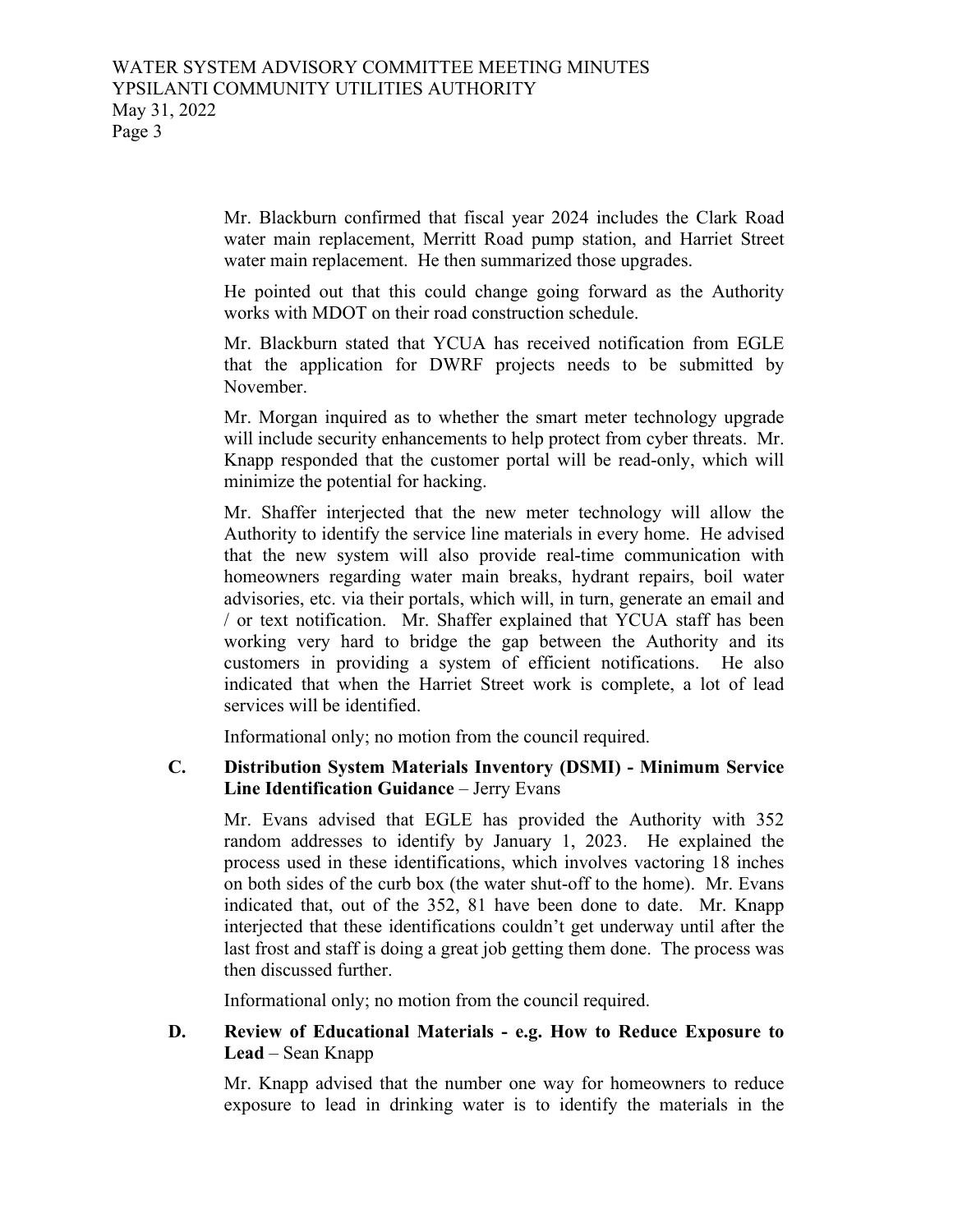home's service line. He explained that homes with lead service lines have a high risk of having lead in their drinking water. Mr. Knapp indicated that customers can visit the Authority's website and utilize the YCUA Residential Water Service Line Data Collection link to upload pictures of their service directly to Authority staff, who can identify the materials for them.

Mr. Morgan inquired as to whether the website has any information allowing residents to self-identify. Mr. Knapp responded affirmatively and thanked Ms. Scarcelli for the great job on the YCUA Get the Lead Out webpage.

Mr. Knapp confirmed that another method to reduce exposure to lead in drinking water is to run the water before drinking it. He pointed out that the longer water sits stagnant in the pipes, the greater the chance that lead has leached into it. Mr. Knapp stated that running the water doesn't necessarily mean that it will be wasted, as simply flushing a toilet, washing dishes or laundry, or watering the lawn or house plants would be sufficient.

He further advised that routine maintenance is an important part of reducing exposure to lead in drinking water, including cleaning faucet aerators every six months. Mr. Knapp also explained that point of use filters are helpful and can be provided by the Authority.

He further indicated that it may be necessary for a homeowner to replace any plumbing fixtures that likely contain lead such as older faucets, fittings, and valves sold before 2014, which can contain higher levels of lead even if they are labeled lead-free. Mr. Knapp also acknowledged that faucets, fittings, and valves sold after 2014 are subject to a more stringent lead-free definition but can still contain up to .25% lead.

He further confirmed that faucets should be run for at least five minutes or more and aerators cleaned after an extended period of non-use such as moving into a previously unoccupied home.

Mr. Blackburn inquired as to whether copper plumbing with lead solder is a concern. Mr. Knapp responded that YCUA used to test sample sites containing lead solder dating prior to 1986 but these locations are no longer Tier 1 sites. He indicated that they have been downgraded to Tier 3 sites because high concentrations of lead are not expected and, therefore, can't be sampled.

Informational only; no motion from the council required.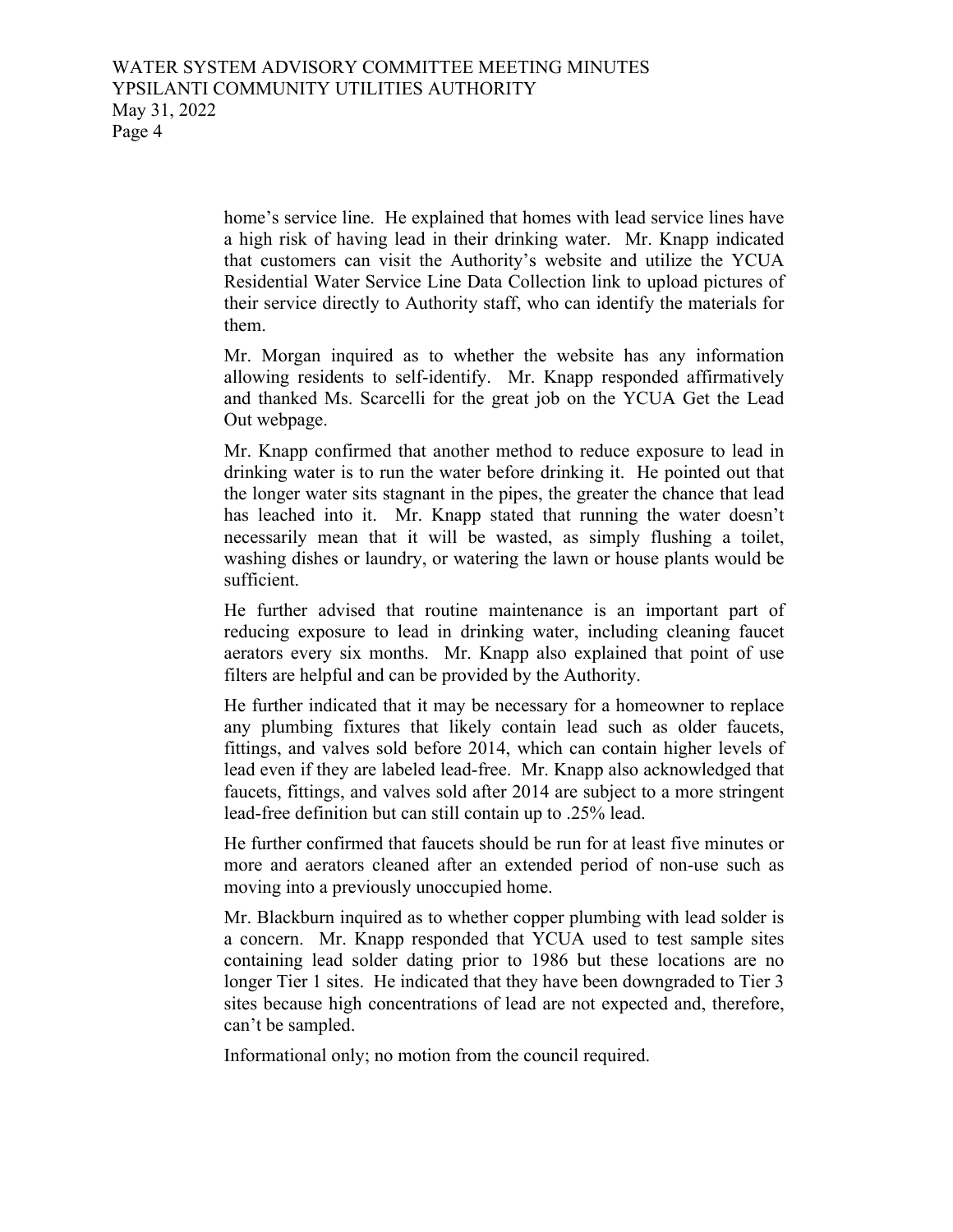## **E. 2021 Consumer Confidence Water Quality Report (CCR)** – Luther Blackburn

Mr. Blackburn advised that he is very proud of this year's Consumer Confidence Water Quality Report (CCR) and that this the first time the Authority has utilized the electronic delivery option versus bulk mailing the reports as has been done in the past. He explained that, over the past nine years, a message was periodically placed in the water bills and the *Mainstream* newsletter encouraging customers to call if they wish to continue to have paper copies of the CCR mailed them and, to date, only 36 customers have opted in.

Mr. Blackburn indicated that going electronic has allowed the Authority more freedom in utilizing color and graphics into the report, which should greatly enhance readability. He acknowledged that the electronic CCR will be posted each year at the same hyperlink location on the YCUA website and that, in future years, there will likely be new regulations in place which may require that the reports be published semiannually.

He further confirmed that this year's report contained a notice for Augusta Township's residents regarding a monitoring error originating with their contract laboratory.

Mr. Shaffer interjected that, in 2025, all utilities with over 10,000 customers will be required to move to electronic CCRs and the Authority was proactive in that regard.

Mr. Morgan inquired as to whether staff is of the opinion that the document will still achieve its goals if it is not being mailed. Mr. Shaffer responded that he is hopeful and that the small number of requests for paper copies should be indicative that it will.

Informational only; no motion from the council required.

# **F. YCUA Water Supply Advisory Council (WSAC) Rules Revision re: Meeting Frequency** – Mike Shaffer

Mr. Shaffer advised that the Michigan administrative rule for water system advisory councils that went into effect in June 2018 requires a meeting at least annually. He explained that YCUA's WSAC bylaws sets forth a minimum of semiannual meetings in May and November. Mr. Shaffer indicated that staff would like feedback on their recommendation for annual meetings per state requirements going forward. He acknowledged that it is staff's opinion that this is sufficient because all of the LCR results for the previous year are available in May but there is nothing new to report in November. Mr. Shaffer confirmed that his research shows that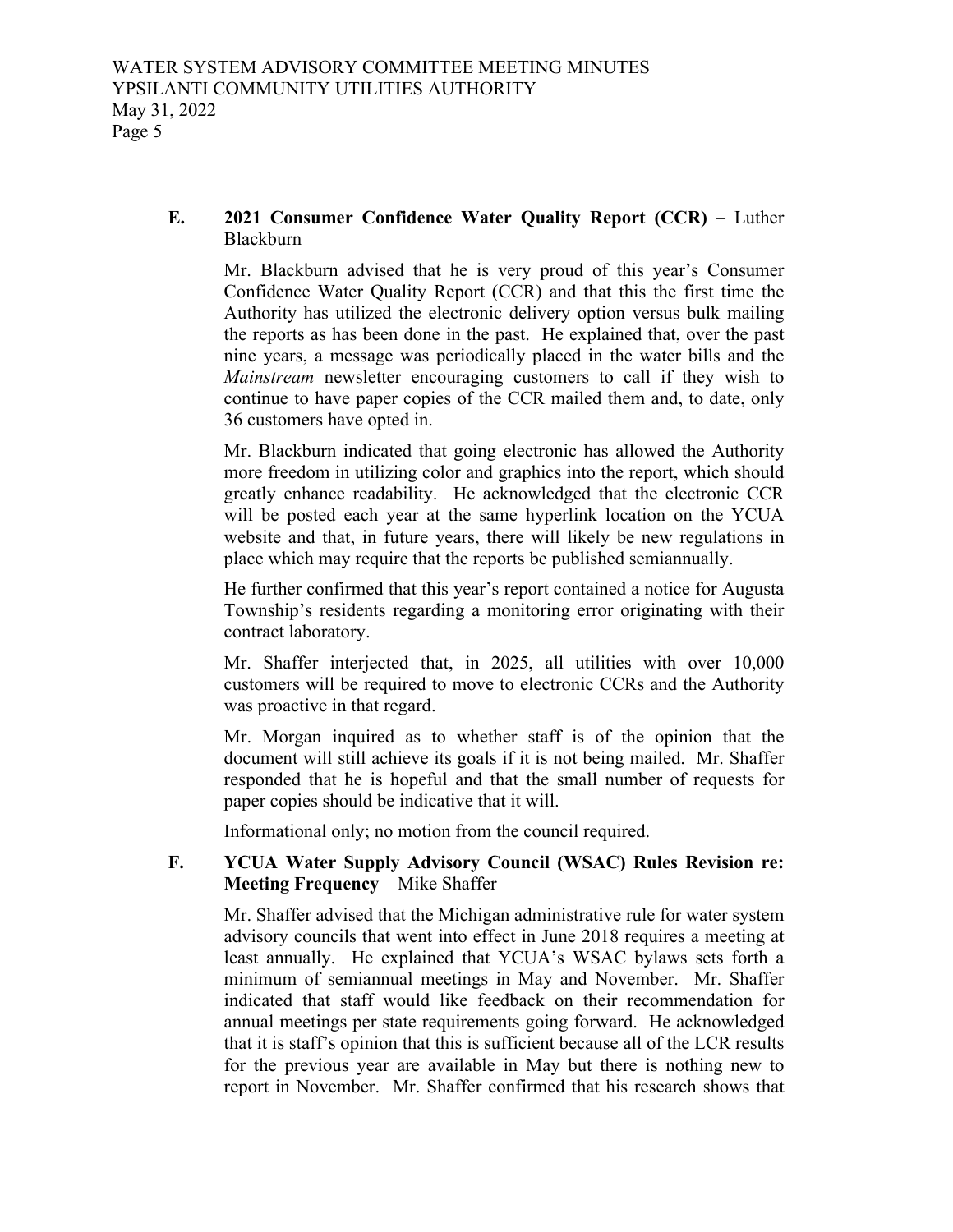most WSACs meet annually. Mr. Knapp concurred and indicated that a lot of the same information is covered in semiannual meetings.

Mr. Morgan commented that regardless of redundancy, two public meetings offer customers more opportunities to reach out to the committee. Mr. Knapp commented that he would be amenable to ideas to get more community input, such as setting up a booth at the Heritage Festival and other local events.

The matter was then discussed further. After deliberation, a motion was made to continue with semiannual meetings for the time being and to readdress the issue at the November meeting.

## **3. OLD BUSINESS**

## **A. 2021 LCR Results** – Eric Sizemore

Mr. Sizemore advised that the Authority is required each year to collect 30 lead and copper samples from residents that have lead service lines. He explained that, as in 2019 and 2020, all 30 samples from 2021 came back below the action level. Mr. Sizemore indicated that the 2022 sampling begins on June 1<sup>st</sup> and continues through the end of September. He acknowledged that 30 letters were sent out to the previous year's participants and 11 responses were received, which requires staff to locate other Tier 1 sites to volunteer. The matter was then discussed further.

Informational only; no motion from the council required.

# **B. 2021 Lead Service Line Replacements** – Eric Sizemore

Mr. Sizemore advised that, in 2021, YCUA replaced 20 lead service lines. He explained that sampling needs to occur within 30 days after the replacement. Mr. Sizemore indicated that, year-to-date, staff has replaced 22 lead services and is projecting to replace at least 45 total. He acknowledged that the Authority is required to replace 5% of known lead service lines per year. Mr. Knapp interjected that the were originally 231 identified lead services and that number is current 234. He added that the number changes constantly as new lead services are identified and more are replaced.

Mr. Blackburn commented that all private-side work was previously accomplished by plumbers and is new to the Authority.

Mr. Morgan inquired as to how many of these replacements can be accomplished in one day. Mr. Knapp responded that the contractors working on the Huron / Hamilton project can do four in a day. He then explained in detail the process used. Mr. Knapp indicated that